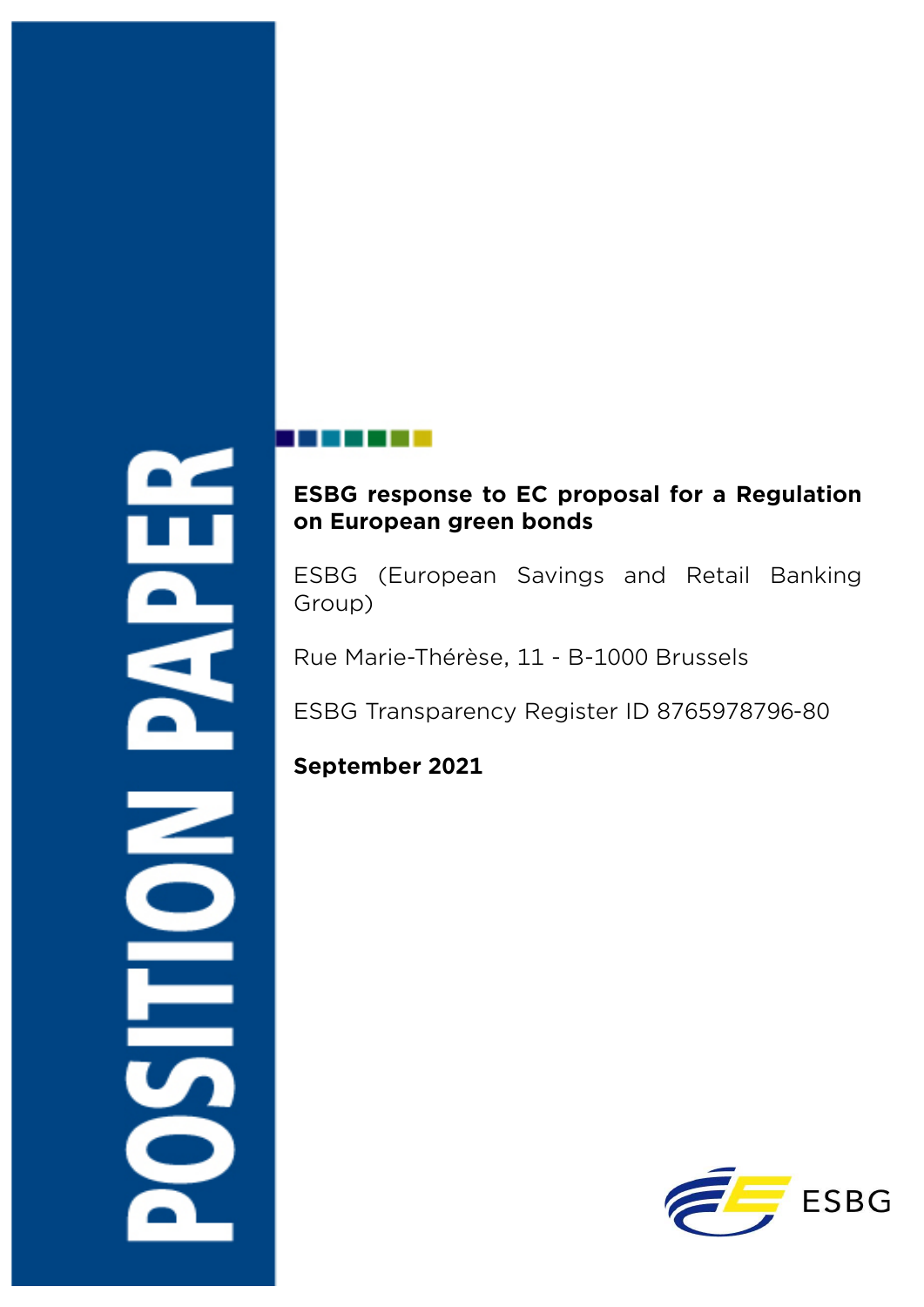

ESBG applauds the EU's efforts to develop a binding and consistent green bond standard that is linked to the Taxonomy.

Below you may find some concerns with the current proposal.

Thirteen of the proposal's provisions deal with the green bond itself, while more than fifty with the legal framework of external reviewers and other supervisory powers. While we agree that the goal of these provisions is to prevent greenwashing, we believe the organizational requirements have exceeded the purpose of the Regulation. We are concerned that smaller reviewers may be unable to meet all requirements, leaving only a few larger organizations (the "Big 4"), limiting options and potentially leading to monopoly positions.

Also, although the Taxonomy focuses on two types of asset financing, i.e. financing of Taxonomy-aligned activities or projects, and non-specialized corporate financing of firms with a Taxonomy-aligned corporate goal, the latter seems to be excluded from the proposed EUGBS. Should this is correct, we ask all corporate financing to companies aligned with the taxonomy's objectives be considered eligible, even if the funds aren't allocated to a taxonomy-aligned activity or project.

Moreover, achieving 100% taxonomy compliance for the use of proceeds allocation will be too difficult, especially as technical screening criteria for the remaining four taxonomy objectives are still under development. It would be particularly difficult for an issuer to report on their impact using undeveloped quantitative metrics and thresholds. Impact reporting is a time-consuming and costly exercise. Although reporting is more manageable for a few major issuers through huge upfront investments in IT infrastructure and greater communication, this is not the case for most issuers (including very large ones).

Furthermore, the label is not fully grandfathered for the whole maturity of the bond, and issuers are given 5 years to amend the use of proceeds allocation based on the updated Taxonomy technical screening criteria. Thus, projects that were eligible for an allocation before the criteria's amendment would have to be refinanced, the issuer would have to find new "green" uses of proceeds or, bond proceeds would have to be repaid in the worst-case scenario. This creates uncertainty for both issuers and investors, as the EUGBS becomes more unpredictable, potentially devaluing bonds that are not subject to the EUGBS. This could lead to mistrust of the label and a reluctance to invest in transitional activities, which are more susceptible to taxonomy changes. Also, there is a lack of guidance on practical implementation issues, such as whether the issuer must distribute funds to new eligible projects, what an issuer must do and what happens to existing bonds if no new eligible projects are found, the obligation's timeframe, etc.

Also, the fact that the costs of issuing a green bond cannot be covered by the proceeds of the issuance appears unusual. Costs are always incurred during the issuance process (such as fees for underwriting, prospectus approval, listing, the external reviewer, legal advisors, auditors or cost for the printing of a prospectus). Normally, these costs are allocated to each individual bond issuance. As a result, the ICMA Green Bond Principles only allow for the use of the issuance's "net proceeds." Such a prohibition would add unnecessary complexity by requiring the search for alternative sources of funding, lowering the attractiveness of EUGBS. It would also have accounting implications as well as raise questions about whether such a cost is an allowable expense for determining the issuer's tax liability.

The proposed green bond factsheet requires the disclosure of many details prior to issuance, which may limit issuers' ability to tap the market with flexibility. Further guidance on the process and the timing would be helpful. As some issuers, for example, decide on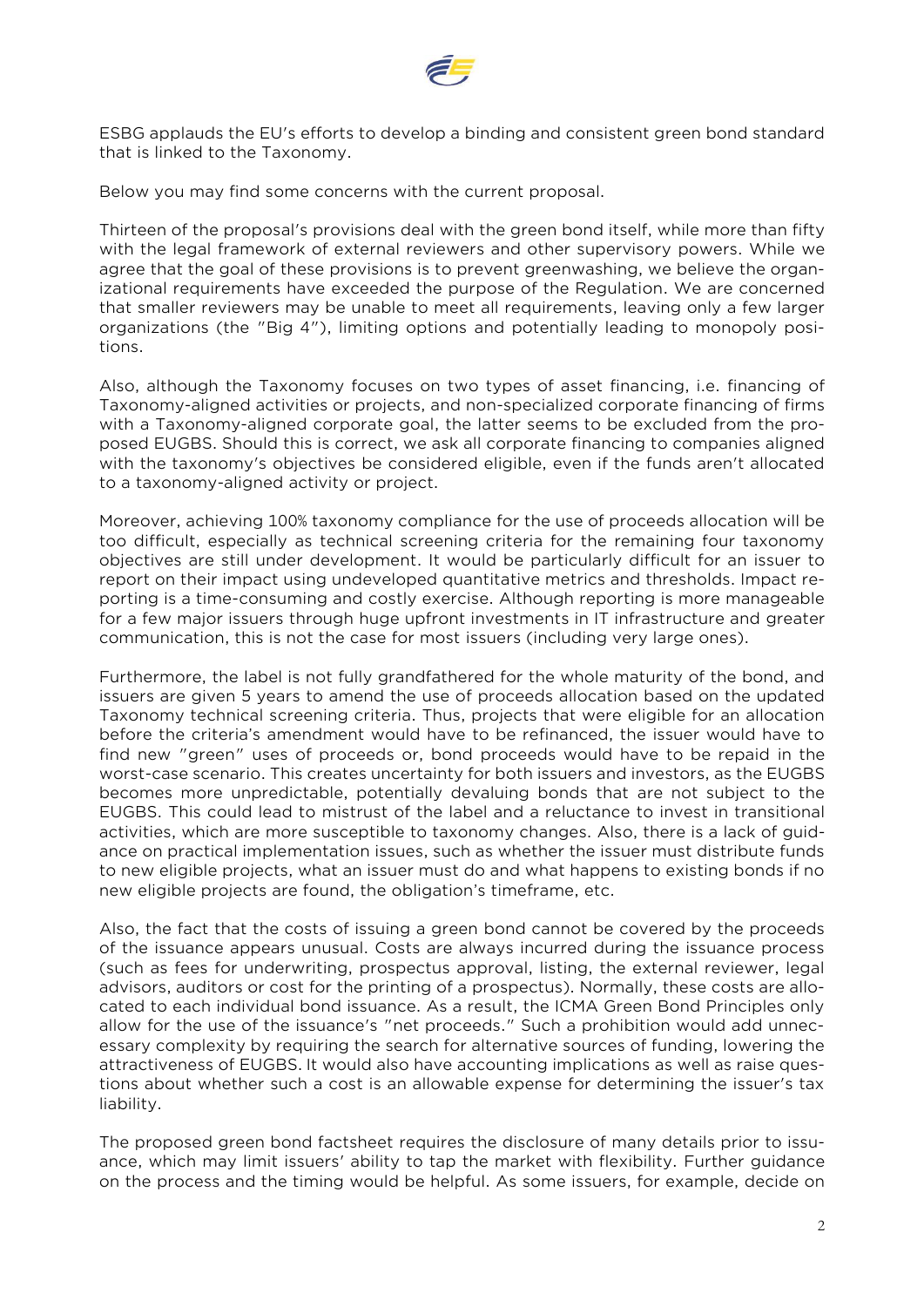

the bond's maturity or amount on the same day they make the deal public, they would be unable to do so if they were required to provide an external auditor with a factsheet with information on the proceeds allocation for verification. Also, when a portfolio approach is used, existing assets already have a third-party view. The factsheet's needed evaluation will entail additional costs that are deemed unnecessary.

The supervisory powers of ESMA, in our view, go also beyond the scope. ESMA's administrative sanctions and inspection rights are rare for a voluntary standard, and outweigh the sanctions of binding legal standards.

Lastly, all issuers, whether financial institutions, companies, or public agencies, should be treated equally. Sovereigns' flexibility doesn't seem reasonable in the context of the Green Deal and should be excluded from the proposal. The preferential treatment of external reviewers is also inexplicable as public auditors have an inherent and inescapable conflict of interest that equates to self-auditing. Under other laws this is illegal.